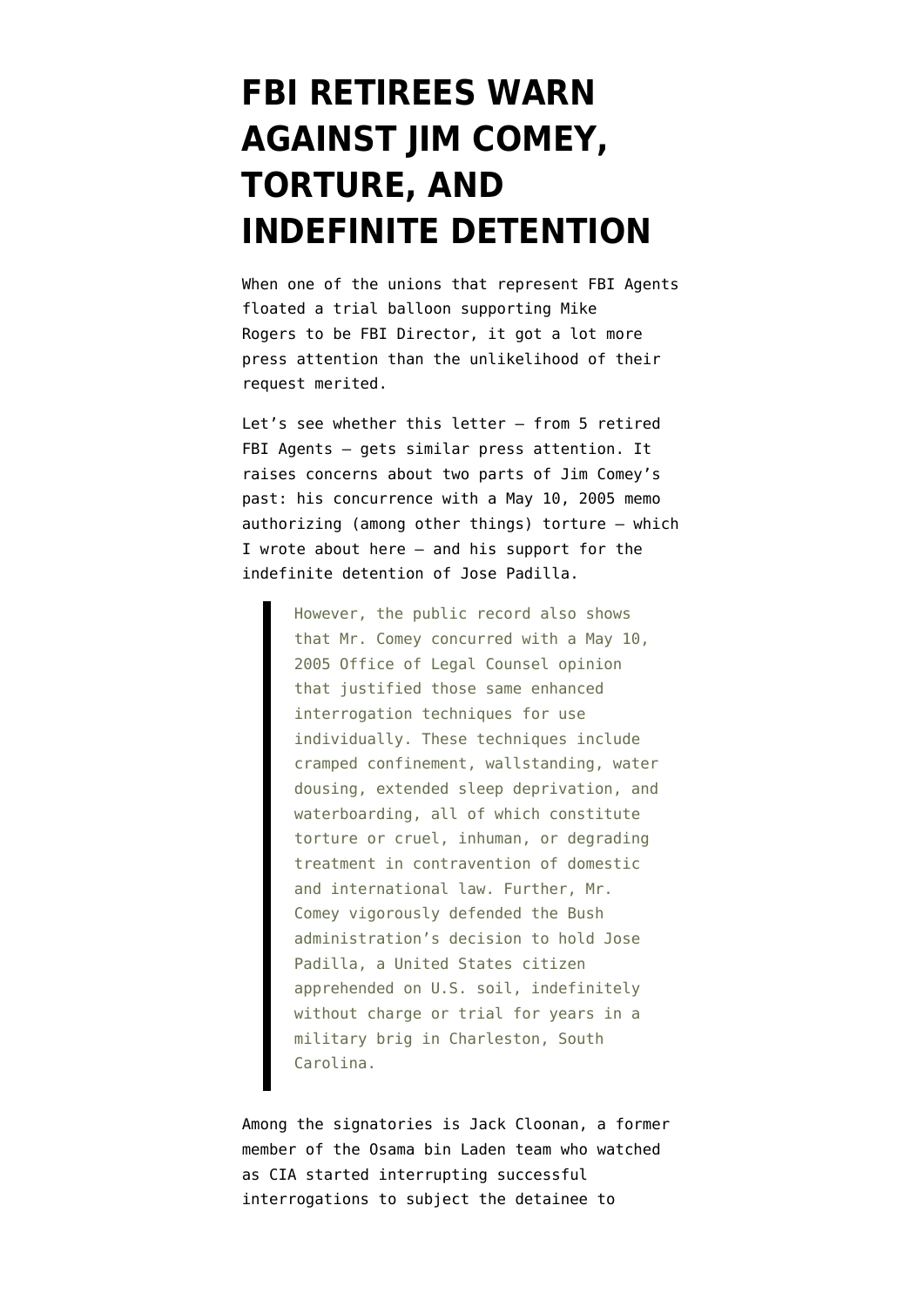torture instead. I'd be surprised, too, if he didn't know Comey from the Southern District of NY days.

The letter suggests that Comey might not guard the FBI's legacy as nobly as Robert Mueller (!) did.

> The FBI, while not a perfect institution, has a proud history of dealing with terrorism suspects in accordance with the law. When other agencies and departments resorted to "enhanced interrogation" techniques, FBI Director Mueller directed FBI agents not to participate and in many cases FBI agents were pulled from the field where there were concerns about complicity with unlawful interrogation approaches. To date, the FBI has played a role in prosecuting within the civilian criminal justice system nearly 500 international terrorism cases–often leading to substantial periods of incarceration—

without having to resort to indefinite detention. Even Jose Padilla was ultimately given a trial in a civilian court, despite claims by Mr. Comey that prosecuting Padilla or otherwise affording him traditional due process protections would compromise national security.

They also tied Comey's confirmation process to the declassification of the Senate Intelligence Committee's torture report.

The Agents ask only that Comey "reject" the May 10, 2005 OLC memo. Me, I'd like the Senate to demand a full explanation for the circumstances of it. The memo was [retroactive to cover someone](http://www.emptywheel.net/2009/06/06/the-may-10-2005-opinions-were-retrospective/) who had already been tortured (though of course probably served to authorize Abu Faraj al-Libi's torture, among others). At the very least the Senate Judiciary Committee could demand that Comey explain the circumstances of that